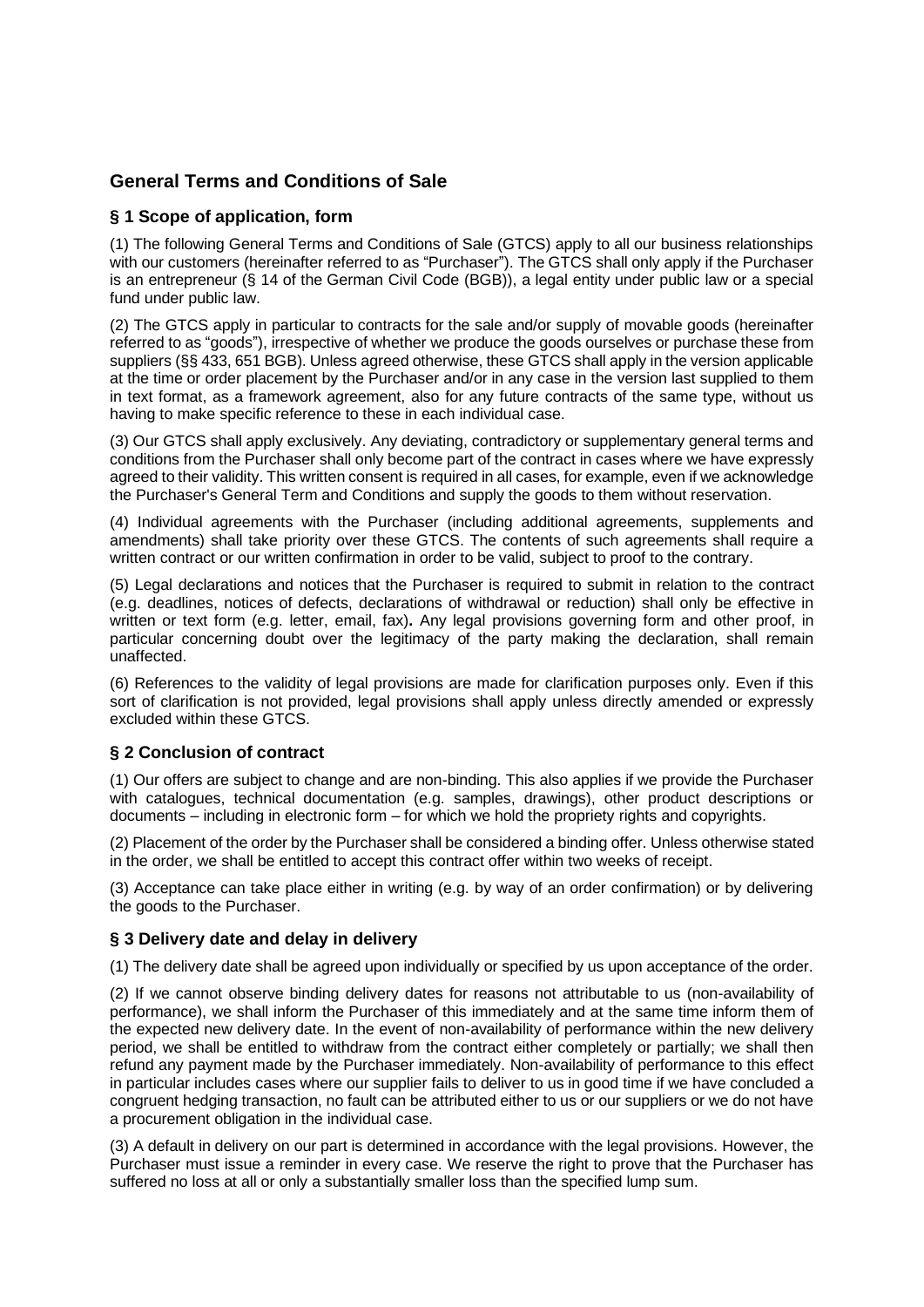(4) The rights of the Purchaser in accordance with § 8 of these GTCS and our statutory rights, particularly concerning the exclusion of our obligation to provide performance (e.g. if the performance and/or supplementary performance cannot or cannot reasonably be provided), remain unaffected.

#### **§ 4 Delivery, transfer of risk, default of acceptance, delivery times**

(1) Delivery is from stock (ex warehouse), which is also the place of performance for the delivery and any supplementary performance. At the Purchaser's request and own cost, the goods can be sent to a different destination (sale by dispatch). Unless agreed otherwise, we are entitled to determine the means by which the goods are shipped (in particular with regard to the carrier, route and packaging). Quantities, dimensions, weights and colours are subject to the standard tolerances of the industry.

(2) The risk of accidental damage to or deterioration of the goods is transferred to the Purchaser at the latest when the goods are handed over. In the case of sale by dispatch, however, the risk of accidental damage to or deterioration of the goods and the risk of a delayed delivery are transferred when the goods are delivered to the logistics company, the freight forwarder or any other person or entity tasked with delivering the goods. Insofar as acceptance is agreed, this is taken as the point of transfer of risk. In other respects, too, the legal provisions of the law governing works and services apply to the agreed acceptance process accordingly. The same applies to the handover and acceptance process in the event that the Purchaser is in default of acceptance.

(3) If the Purchaser is in default of acceptance or fails to provide necessary cooperation, or if our delivery is delayed for other reasons attributable to the Purchaser, we shall be entitled to demand compensation for the resulting damages (e.g. storage costs). The Purchaser has the right to demonstrate that no damages or significantly less serious damages have been incurred.

## **§ 5 Prices and terms of payment**

(1) Unless agreed otherwise in individual cases, our prices current at the time of contract conclusion (ex warehouse plus statutory VAT) shall apply.

(2) In the event of a sale by dispatch  $(\S 4 (1))$ , the Purchaser shall pay the cost of transportation from the warehouse and the cost of any transportation insurance requested by them. Any duties, fees, taxes and other public charges shall be paid by the Purchaser.

(3) Unless agreed otherwise in individual cases, the purchase price must be paid within 10 days with a 2% discount, within 30 days net following invoicing and delivery or acceptance of the goods. However, we are entitled at any time, including within an ongoing business relationship, to provide a delivery in whole or in part only after prepayment. We shall declare reservations of this nature upon order confirmation at the latest.

(4) The Purchaser is deemed to be in default upon expiry of the aforementioned payment term. Interest is paid on the purchase price at the applicable statutory rate during the period of default. We reserve the right to bring additional claims for damages caused by arrears. Our right to charge commercial default interest (§ 353 of the German Commercial Code (HGB)) remains unaffected.

(5) The Purchaser is entitled to offset or withhold payment only to the extent that their claim can be ascertained as legally valid or undisputed. In the case of defects in the delivery, the opposing rights of the Purchaser, in particular in accordance with  $\S 7 (6) (2)$  of these GTCS, remain unaffected.

(6) If, after conclusion of the contract, it becomes apparent that our claim for the purchase price is endangered due to the Purchaser's inability to perform (e.g. by an application to open insolvency proceedings), we shall be entitled – in accordance with the provisions of law – to withhold performance and – if necessary after setting a deadline – to withdraw from the contract (§ 321 BGB). In the case of contracts for the manufacture of non-fungible goods (custom-built products), we may withdraw immediately; this shall not affect the legal provisions regarding the dispensability of setting a deadline.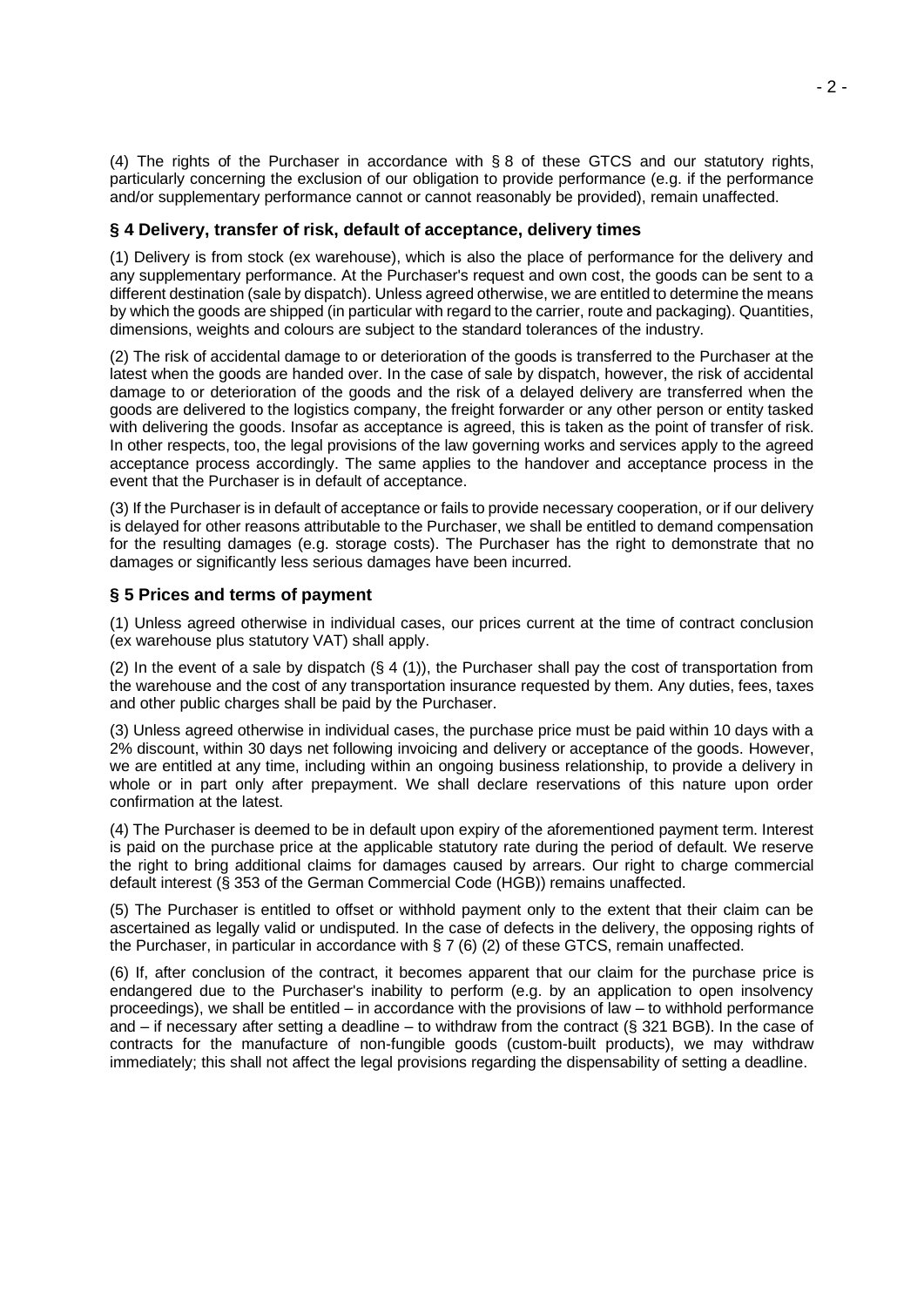# **§ 6 Retention of title**

(1) The sold goods shall remain our property until full payment of all our current and future claims from the purchase contract and an ongoing business relationship (secured claims) has been made.

(2) The goods subject to retention of title may not be pledged to third parties or assigned as collateral before full payment of the secured claims has been made. The Purchaser must inform us in writing immediately if an application is filed for the opening of insolvency proceedings or if third parties access goods belonging to us (e.g. seizures).

(3) If the Purchaser acts in breach of contract, particularly in the event of non-payment of the purchase price due, we shall be entitled under the statutory regulations to withdraw from the contract and/or to demand the goods on the basis of retention of title. The request for goods to be returned does not represent our withdrawal from the contract; rather, we are entitled to request that the goods be returned while retaining the right to withdraw. Should the Purchaser fail to pay the purchase price due, we may only exercise these rights if we have previously set a grace period for the Purchaser to make the payment and this grace period has expired without remedy, or the setting of such a deadline is unnecessary under the terms of the legal provisions.

(4) As part of the ordinary course of business, the Purchaser is authorised, up until withdrawal from the contract in accordance with (c), to sell and/or process goods for which there is retention of title. In this case, the following supplementary provisions apply.

(a) The retention of title extends to the full value of the outcome of any processing of our goods or if these goods are combined or connected in any way. We are considered to be the manufacturer in this instance. Should our goods be processed, combined or connected to a third party's goods, where the third party's right of ownership exists, we shall apply for co-ownership in proportion with the invoice value of the processed, combined or connected goods. Furthermore, the same provisions apply to these outcomes as to the goods delivered with retention of title.

(b) As collateral, the Purchaser shall assign to us all receivables from third parties resulting from the further sale of goods or outcomes either in total or in proportion to our share of the co-ownership in accordance with the preceding paragraph. We accept the assignment. The obligations of the Purchaser, as stated in para. 2, shall also apply in view of the assigned claims.

(c) The Purchaser remains authorised to collect the receivables in addition to us. We shall not collect receivables provided that the Purchaser fulfils their payment obligations to us, there are no problems regarding their ability to perform and we do not exercise the retention of title by asserting a right in accordance with para. 3. However, should any of these circumstances arise, we can request that the Purchaser inform us of the assigned receivables and their debtors, provide all the information required for the collection of receivables, provide the relevant documentation and inform the debtors (third parties) of the assignment. In this case, we are also entitled to revoke the Purchaser's authorisation to the onward sale and processing of the goods under the retention of title.

(d) If the realisable value of our collateral exceeds our receivables by more than 10%, we shall release collateral of our choice at the Purchaser's request.

## **§ 7 Warranty claims of the Purchaser**

(1) Unless stipulated otherwise below, the statutory regulations shall apply to the rights of the Purchaser in the case of defects of quality and title (including incorrect delivery, shortfall in delivery, improper assembly or inadequate assembly instructions). The special legal provisions concerning the final delivery of the unprocessed goods to a consumer remain unaffected in all cases, including where the consumer has further processed the goods (supplier recourse according to §§ 478 BGB). Claims arising out of supplier recourse are excluded if the defective goods have been further processed by the Purchaser or another entrepreneur, e.g. installing the goods in a another product.

(2) The primary basis of our liability for defects shall be the agreement made concerning the quality of the goods. All product descriptions that form part of the individual contract or that we have published (in particular, in catalogues or on our website) are considered agreements on the nature of the goods.

(3) If no agreements were concluded concerning the condition of the goods, statutory regulations must be used as a basis to determine whether the goods are defective or not (§ 434 (1) p. 2 and 3 BGB). We shall not be held liable, however, for any public statements by the manufacturer or other third parties (e.g. from advertisements).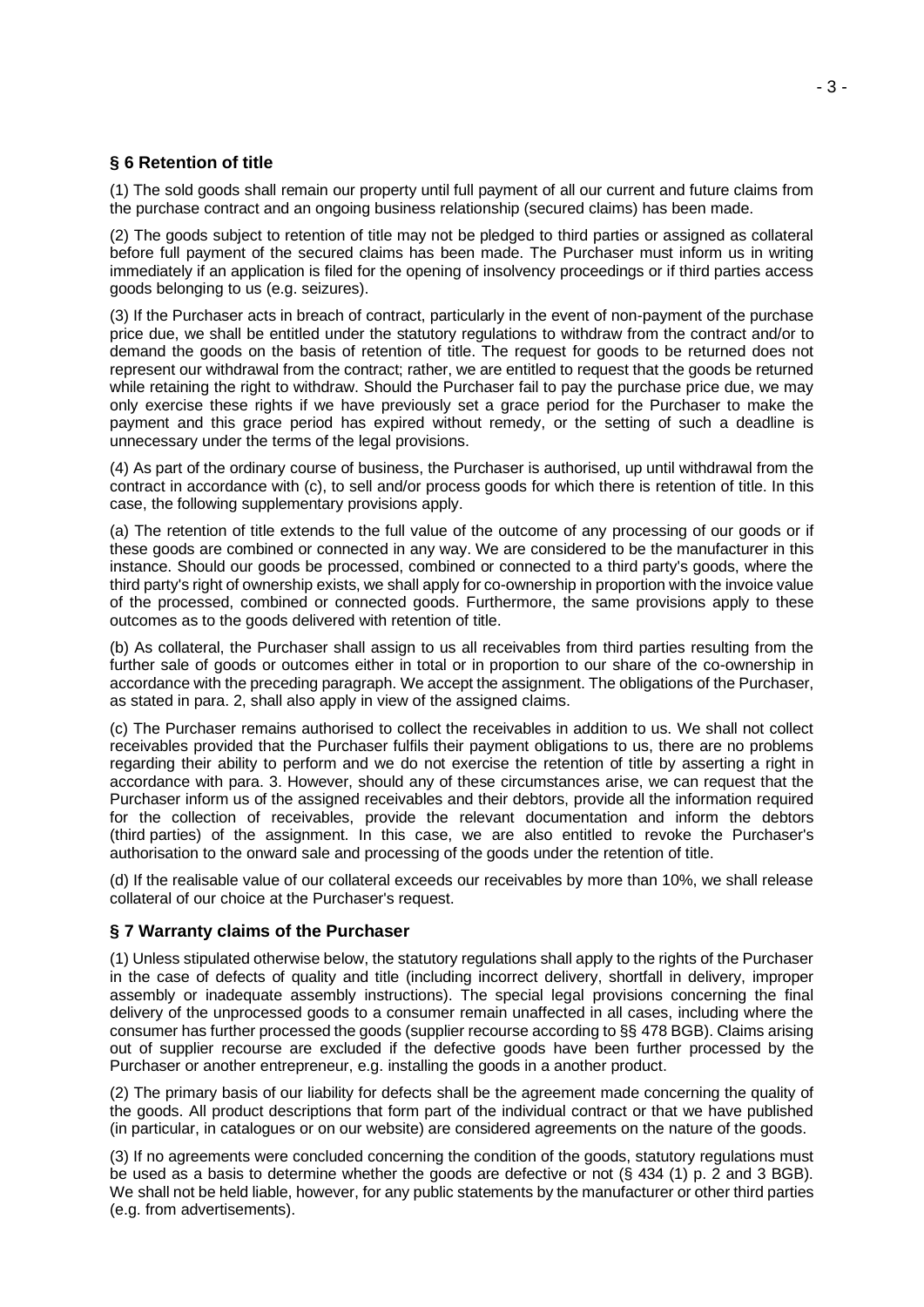(4) The warranty claims of the Purchaser assume compliance with their statutory notification obligations (§§ 377, 381 HGB). In the event that a defect is discovered during the inspection or at a later point in time, we must be notified in writing without delay. In any case, obvious defects must be reported in writing within five working days of delivery and defects that are not detected during inspection must be reported in writing within the same deadline from the date of discovery. If the Purchaser fails to carry out the proper inspection and/or report of defects, our liability for the defect – which was not reported, was not reported on time or was not reported properly – shall be excluded.

(5) If the delivered item is defective, we may initially decide whether we wish to provide supplementary performance by remedying the defect (supplementary performance) or by delivering an item that is free of defects (replacement delivery). Our right to refuse supplementary performance in accordance with legal requirements remains unaffected.

(6) We are entitled to make the necessary supplementary performance dependent upon the Purchaser paying the purchase price due. However, the Purchaser is entitled to withhold an appropriate portion of the purchase price in accordance with the extent of the defect.

(7) The Purchaser must give us time and occasion to provide supplementary performance and must hand over the goods in question for inspection purposes. In the event that a replacement delivery is provided, the Purchaser must return the defective goods to us in accordance with the legal provisions. Supplementary performance does not include the removal or reinstallation of the defective goods, unless the installation was originally carried out by us.

(8) The expenses necessary for the purpose of inspection and supplementary performance, in particular transport, travel, labour and material costs as well as, if applicable, removal and installation costs, shall be borne or reimbursed by us in accordance with the statutory provisions if a defect actually exists. Otherwise, we can demand compensation from the Purchaser for the costs that we incurred from the unjustified request for rectification (inspection and transportation costs in particular), unless the lack of defectiveness was not apparent to the Purchaser.

(9) In urgent cases, e.g. when operational safety is at risk or to prevent disproportionate damage, the Purchaser has the right to remedy the defect themselves and to demand compensation from us for the expenses objectively required for this. We must be informed immediately, if possible in advance, of such action carried out by the Purchaser. The Purchaser's right to take action does not exist if we would be entitled to refuse supplementary performance in accordance with the statutory provisions.

(10) If supplementary performance has failed or a reasonable period to be set by the Purchaser for such performance has expired without success or is dispensable according to the statutory provisions, the Purchaser can withdraw from the purchase contract or reduce the purchase price. In the case of an insignificant defect, however, there is no right of withdrawal.

(11) If use of the goods supplied leads to an infringement of industrial property rights or domestic copyright, we shall, at our own expense, procure for the Purchaser, in principle, the right to continue to use the goods supplied or modify the goods supplied in a manner reasonably acceptable to them in such a way that such an infringement ceases to exist. If this is not possible under reasonable economic conditions or within a reasonable deadline, the Purchaser shall be entitled to withdraw from the contract. Furthermore, we shall indemnify the Purchaser against any undisputed or legally enforceable claims of the respective holders of the intellectual property rights. Our obligations in this regard are final and conclusive, subject to the provisions contained in  $\tilde{S}$  8, in the event of an infringement of industrial property rights and copyright.

(12) Even in the case of defects, claims to reimburse for damages or wasted expenditure asserted by the Purchaser shall only apply pursuant to § 8 and are otherwise excluded.